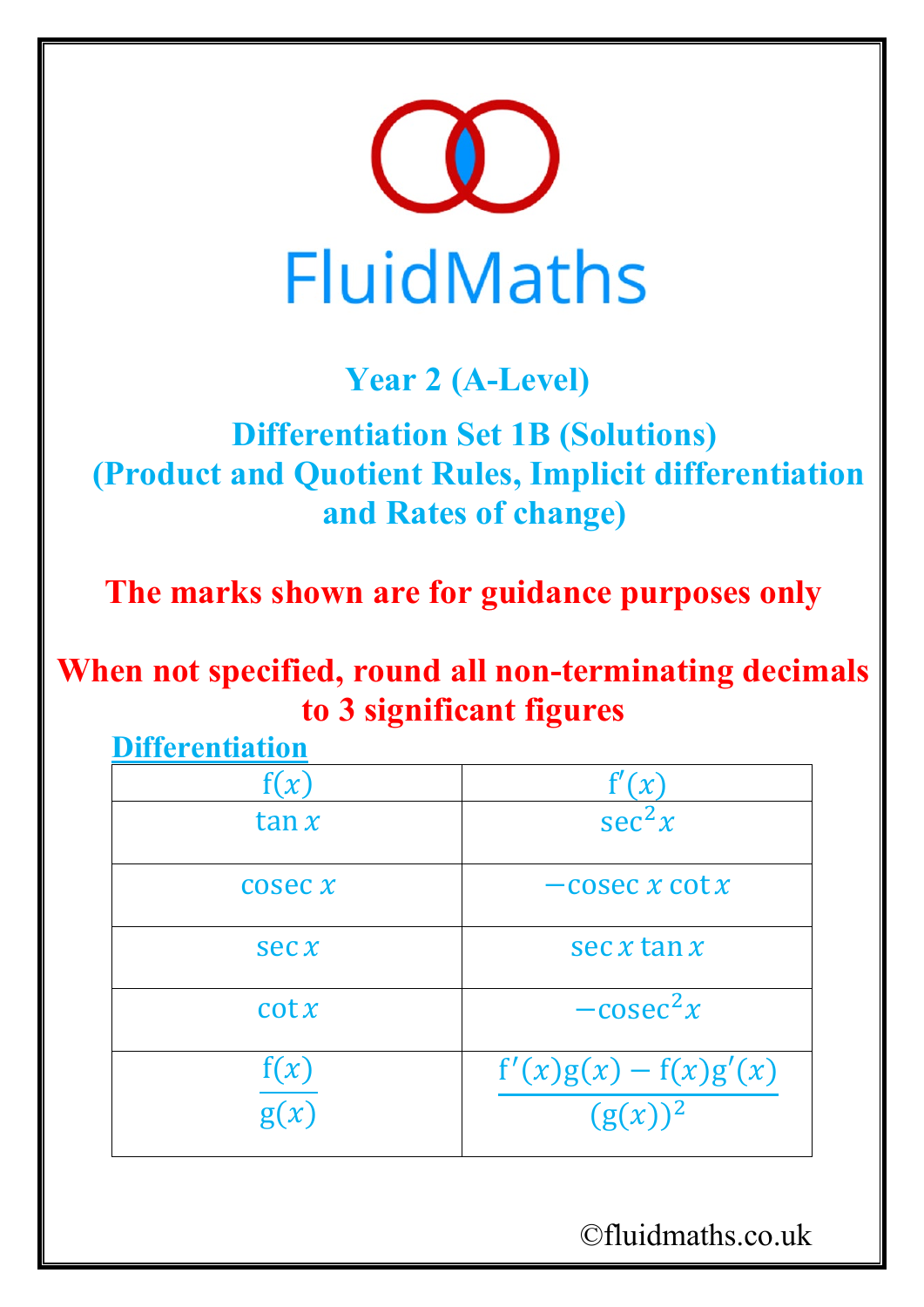1 A curve is defined implicitly by the equation  
\n
$$
x^2 + y^2 - kxy + \frac{1}{2}kx - 2y + 5 = 0
$$
  
\nThe gradient of the curve at (-1, -1) is 5  
\nCalculate the value of integer *k*  
\n**Solution**  
\n $x^2 + y^2 - kxy + \frac{1}{2}kx - 2y + 5 = 0$   
\nImplicit differentiation  
\n $2x + 2y \frac{dy}{dx} - kx \frac{dy}{dx} - ky + \frac{1}{2}k - 2 \frac{dy}{dx} = 0$  [**3marks**]  
\n $\frac{dy}{dx}(2y - kx - 2) = -2x + ky - \frac{1}{2}k$   
\n $\frac{dy}{dx} = \frac{-2x + ky - \frac{1}{2}k}{(2y - kx - 2)}$  [**1mark**]  
\nSubstitute (-1, -1) and  $\frac{dy}{dx} = 5$  into  $\frac{-2x + ky - \frac{1}{2}k}{(2y - kx - 2)}$   
\n $5 = \frac{-2(-1) + k(-1) - \frac{1}{2}k}{2(-1) - k(-1) - 2}$  [**1mark**]  
\n $5 = \frac{2 - \frac{3}{2}k}{2(-1) - k(-1) - 2}$  [**1mark**]  
\n $5 = \frac{2 - \frac{3}{2}k}{k - 4}$   
\n $5k - 20 = 2 - \frac{3}{2}k$   
\n $5k + \frac{3}{2}k = 22$   
\n $\frac{13}{2}k = 22$  [**1mark**]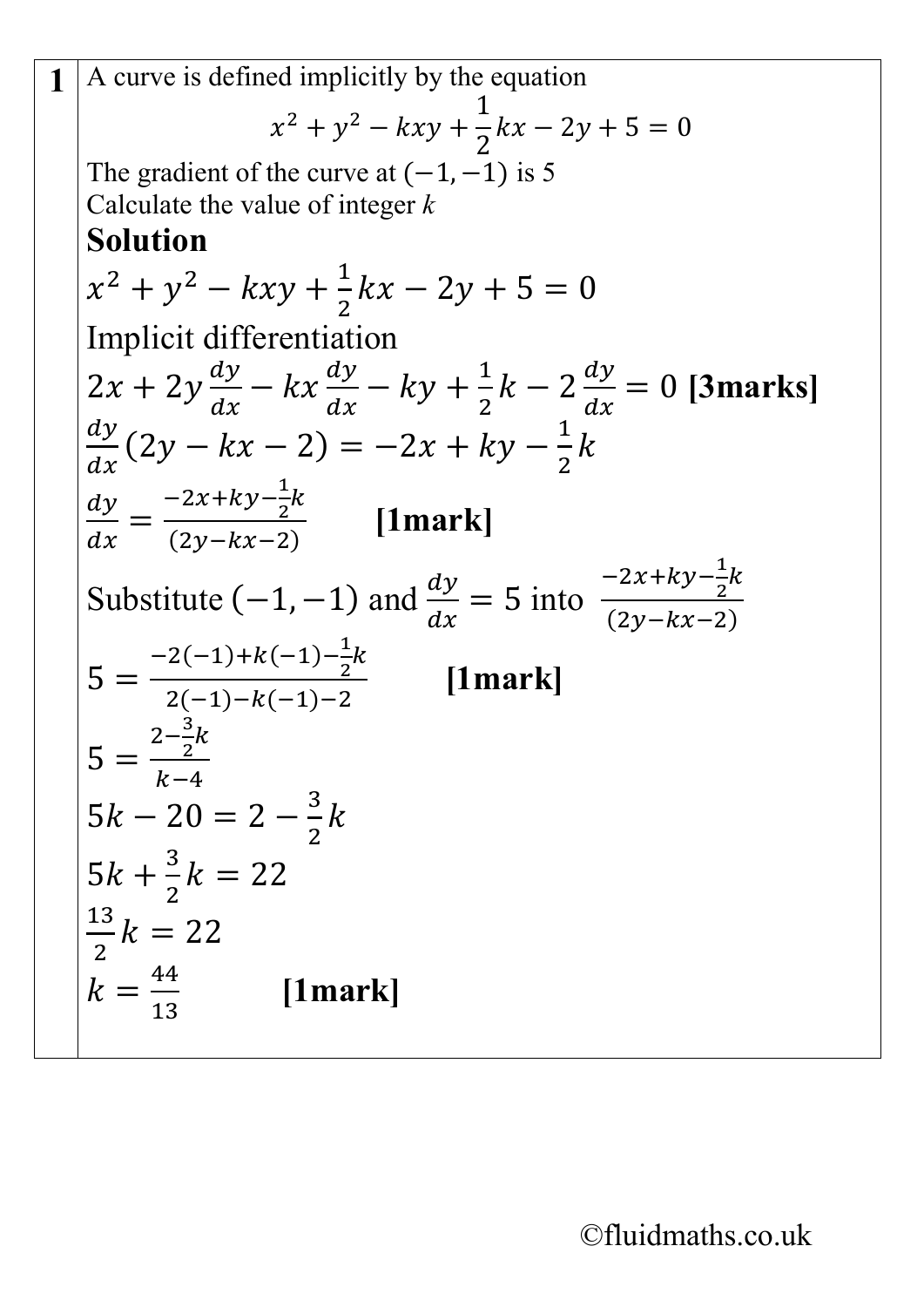2 Here is a water trough of length 2 m 30 cm 50 cm  $2m$ The perpendicular height of the trough is 50 cm The rectangular top of the trough is 30 cm wide The trough is filled with water to the brim and some lambs are drinking steadily from it. When the water level was 15 cm from the bottom of the trough, it was being lowered at a rate of 2.5 cm/min Calculate the amount of water the lambs are drinking per minute. **Solution** The rate of change of the volume of water in the trough per unit time = The volume of water consumed by lambs per unit minute Let the amount of water the lambs are drinking per minute be  $\alpha$ Then,  $\frac{dV}{dt}$  $=-\alpha$  $dt$ Negative shows that amount of water is decreasing  $dV$  $=-\alpha$  [1mark]  $dt$ = − **[1mark]** $\frac{d(xyz)}{dx}$  $dt$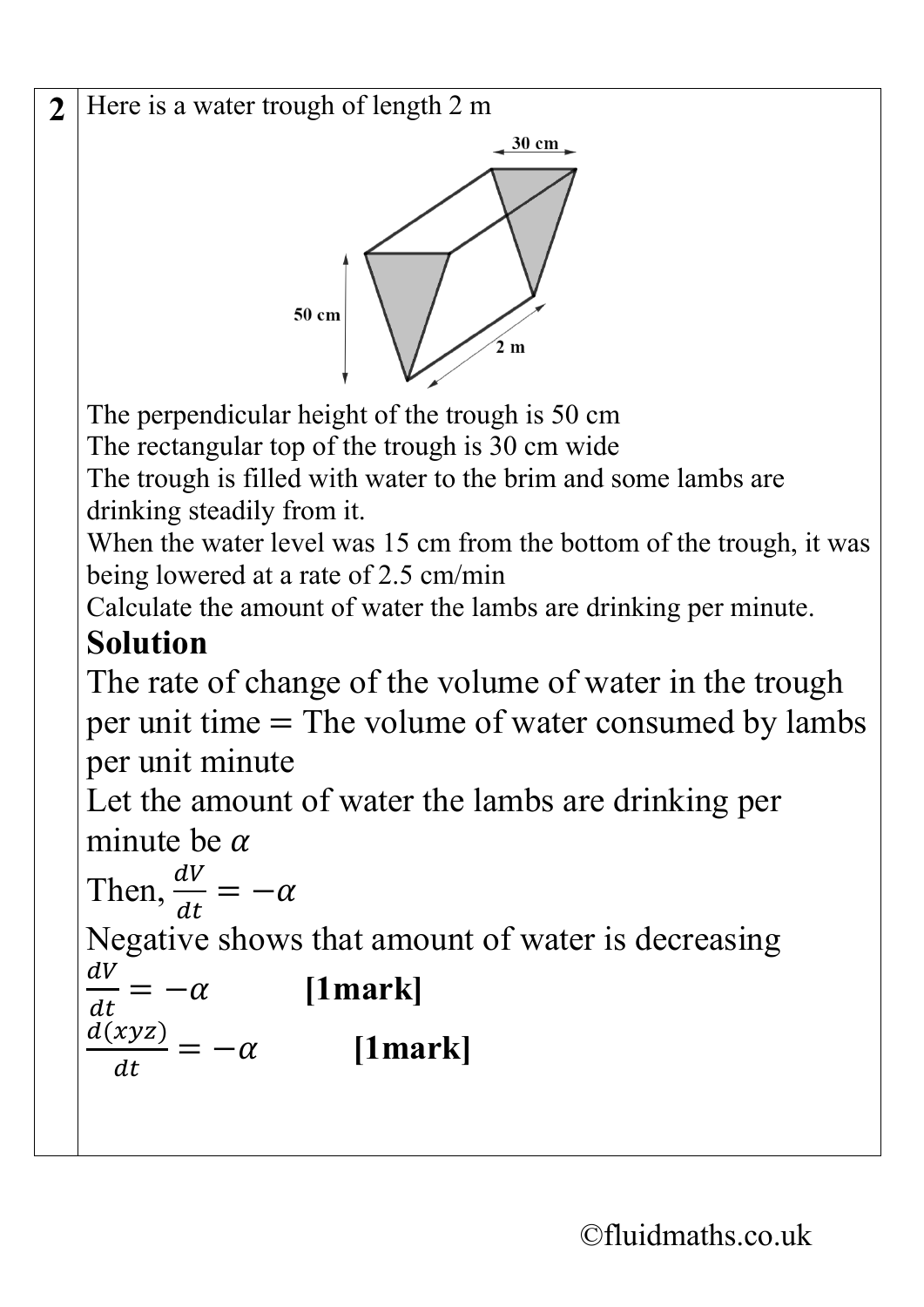

 $15 \text{ cm}$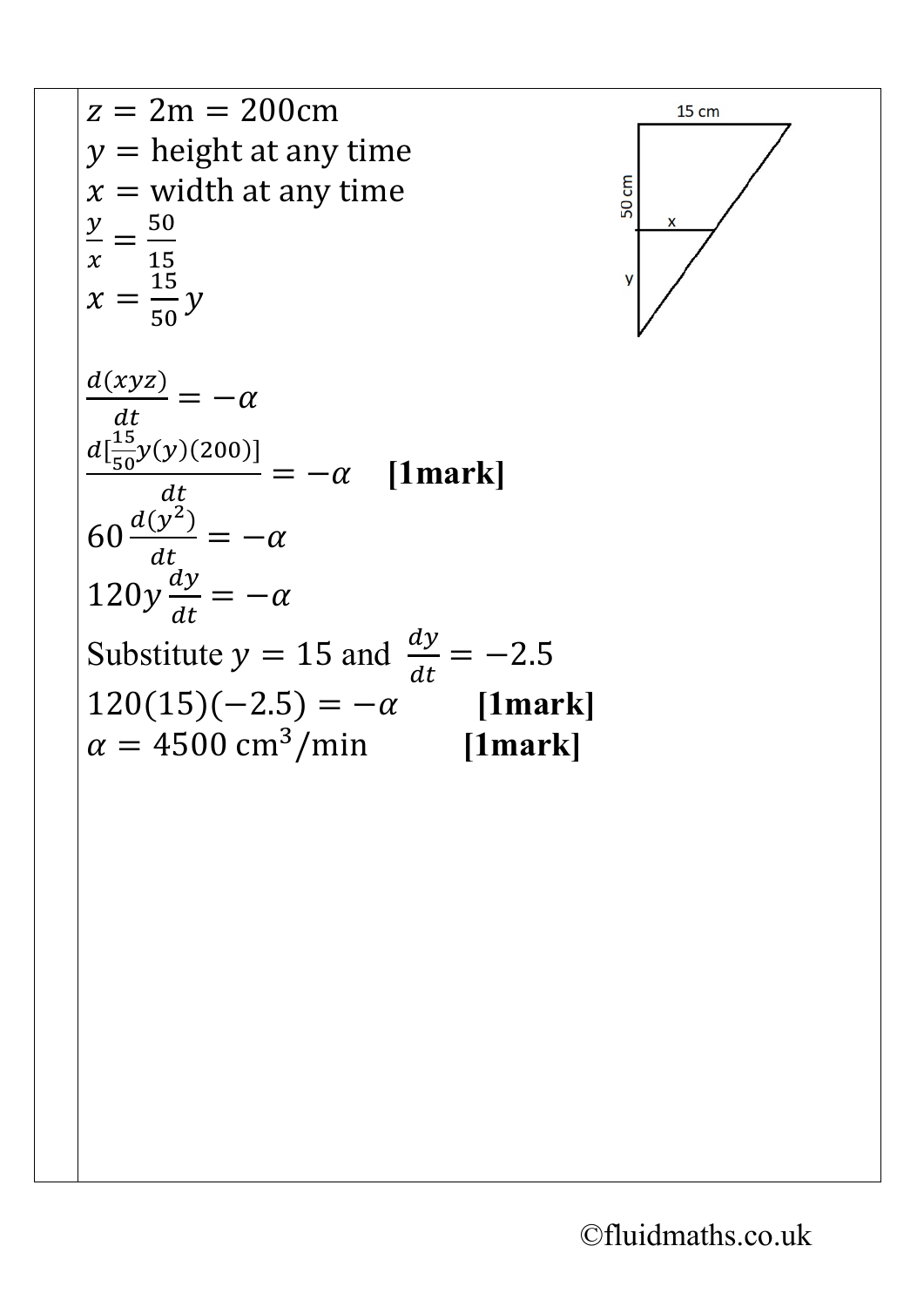**3** A function is defined on a set of real numbers as  $f(x) = 3x^2 \ln 2x$ a) Find the roots of the equation  $3x^2 \ln 2x = 0$ b) Determine the stationary points of  $f(x)$ Give your answers to 3 significant figures c) Determine the exact equation of a tangent to  $f(x)$  at  $x = 1$ **Solution**  a)  $3x^2 \ln 2x = 0$ Either  $x = 0$  or  $\ln 2x = 0$  $2x = e^{0}$  $2x=1$ Therefore, the roots are  $x = 0$  or  $x = \frac{1}{2}$ 2 **[2marks]** b)  $f(x) = 3x^2 \ln 2x$ Apply the product rule to find  $f'(x)$  $f'(x) = 6x \ln 2x + 3x^2 \left(\frac{1}{2x}\right)$ [2marks]  $f'(x) = 6x \ln 2x + \frac{3}{2}$ 2  $\chi$  $f'(x) = 3x \left( 2 \ln 2x + \frac{1}{2} \right)$ 2 � **[1mark]** At stationary points  $f(x) = 0$  $3x (2 \ln 2x + \frac{1}{2})$ 2 � = 0 **[1mark]** Either  $3x = 0$  therefore  $x = 0$ or 2 ln 2x +  $\frac{1}{2}$ 2  $= 0$ ln 2 $x = -\frac{1}{4}$ 4  $2x = e^{-\frac{1}{4}}$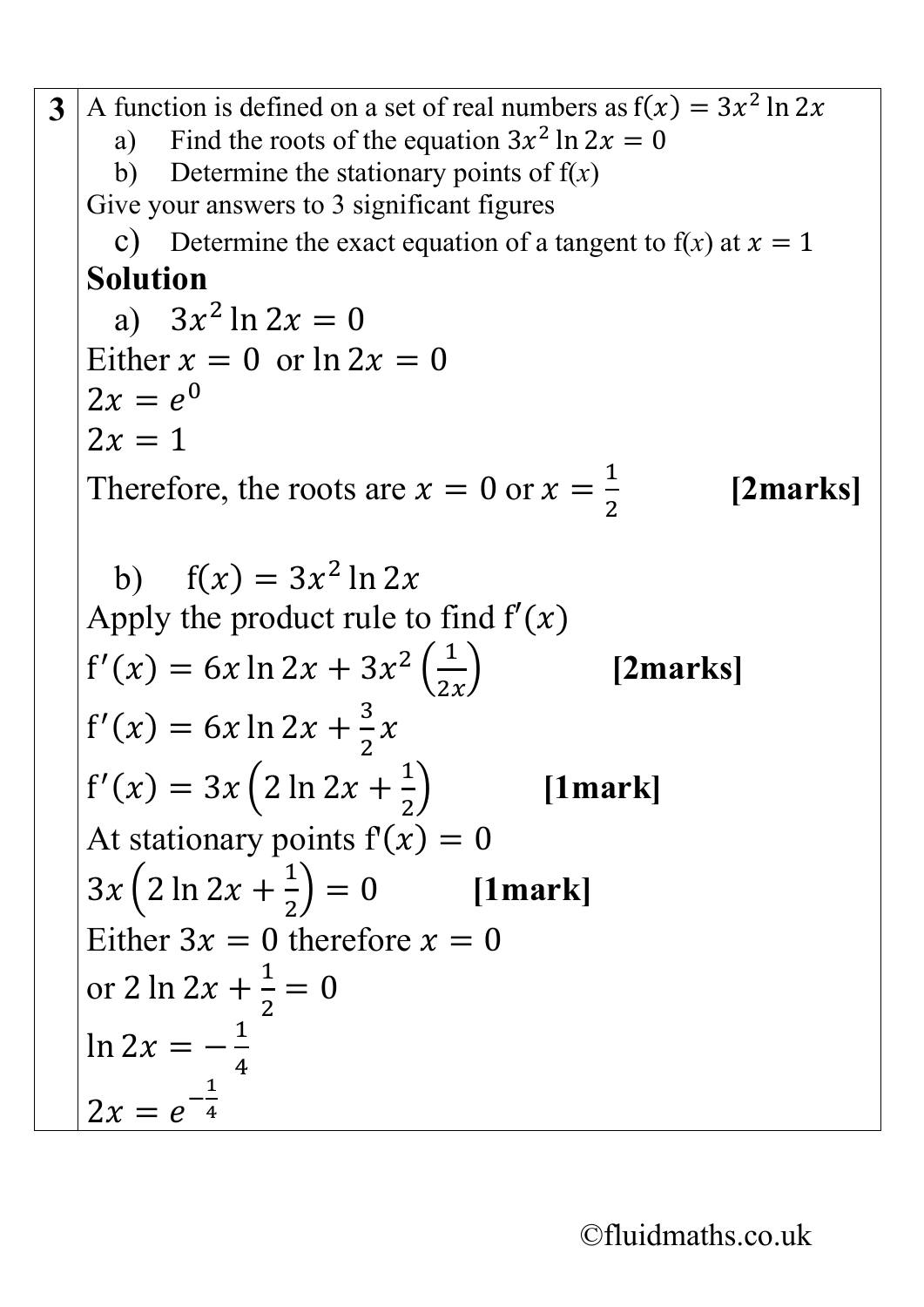$$
x = \frac{1}{2}e^{-\frac{1}{4}} = 0.389
$$
 [2marks]  
when  $x = 0.389$   
f(0.389) = 3(0.389)<sup>2</sup> ln(2(0.389))  
= -0.114 [1mark]  
Hence, the stationary point is (0.389, -0.114)  
c)  
f(x) = 3x<sup>2</sup> ln 2x  
f(1) = 3 ln 2 [1mark]  
f'(1) = 3 (2 ln 2 +  $\frac{1}{2}$ ) [1mark]  
Hence, the gradient of the tangent is 6 ln 2 +  $\frac{3}{2}$   
So tangent equation to f(x) at  $x = 1$  is  
 $y - 3 ln 2 = 6 ln 2 +  $\frac{3}{2}$  (x - 1) [1mark]  
 $y - 3 ln 2 = (6 ln 2 +  $\frac{3}{2}$ )x - 6 ln 2 -  $\frac{3}{2}$   
 $y = (6 ln 2 +  $\frac{3}{2}$ )x - 6 ln 2 + 3 ln 2 -  $\frac{3}{2}$   
 $y = (6 ln 2 +  $\frac{3}{2}$ )x - (3 ln 2 +  $\frac{3}{2}$ ) [2marks]$$$$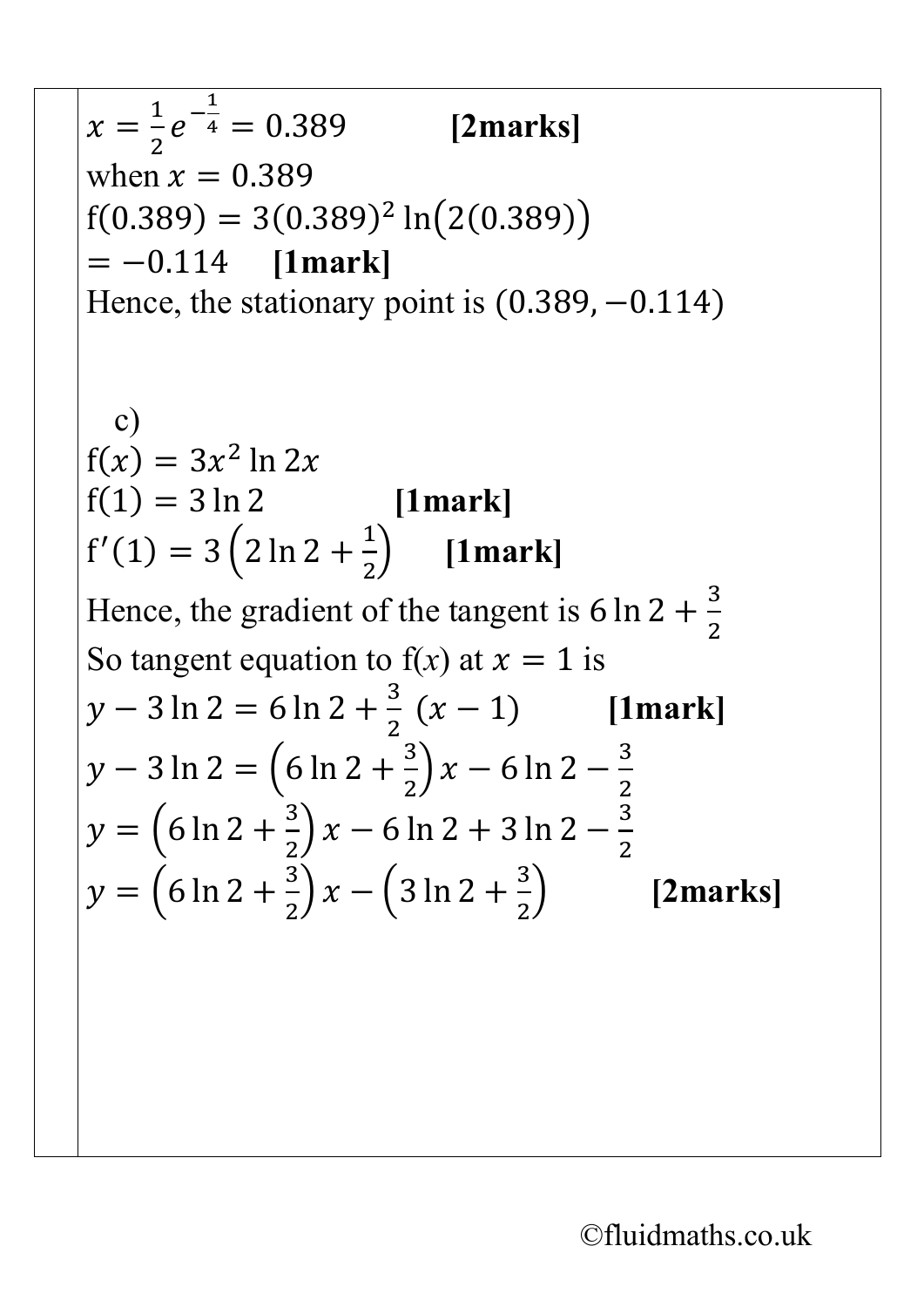**4** A curve is defined by the equation  $\frac{3x^2 - y^2}{2x}$ 2  $= 5$ Determine the equation of a normal to the curve at  $x = 4$ Give your answer in the form  $Ay + Bx + C = 0$ Where A, B and C are exact constants **Solution**  $\frac{3x^2-y^2}{2}$ 2  $= 5$  $3x^2 - y^2 = 10x$ Substitute  $x = 4$  into  $3x^2 - y^2 = 10x$  $3(16) - y^2 = 10(4)$  **[1mark]**  $48 - v^2 = 40$  $v^2 = 8$  $v = \sqrt{8} = 2\sqrt{2}$  [1mark] Differentiate  $3x^2 - y^2 = 10x$  implicitly  $6x - 2y \frac{dy}{dx}$  $dx$ = 10 **[2marks]** Substitute  $x = 4$  and  $y = 2\sqrt{2}$  $6(4) - 2(2\sqrt{2})\frac{dy}{dx} = 10$  $dx$ = 10 **[1mark]**  $24 - 4\sqrt{2} \frac{dy}{dx} = 10$  $dx$  $4\sqrt{2}\frac{dy}{dx} = -14$  $\frac{dx}{4}$ <u>ау</u>  $dx$ = 14 4√2 =  $\frac{7}{2\sqrt{2}}$ {Rationalise} Hence,  $\frac{dy}{dx}$  $dx$ =  $\frac{7\sqrt{2}}{4}$  [1mark]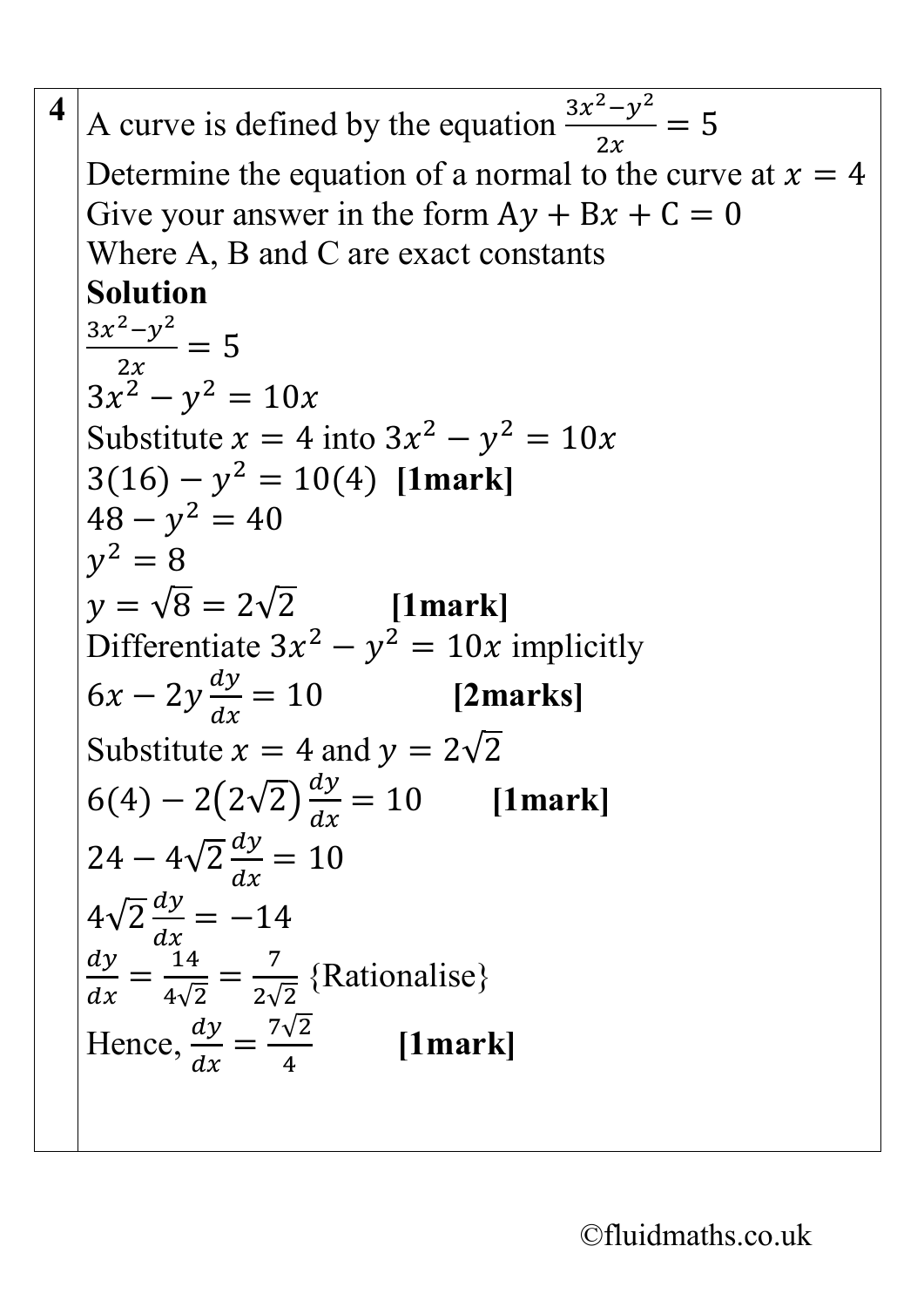Therefore, the gradient of the normal is  $\frac{7\sqrt{2}}{4}$ 4  $=-\frac{4}{7}$ 7√2 Rationalize to remove the radical denominator  $-\frac{4}{7}$ 7√2  $=-\frac{2\sqrt{2}}{7}$  [1mark] The equation of the normal is  $y - 2\sqrt{2} = -\frac{2\sqrt{2}}{7}(x-4)$  [1mark]  $y - 2\sqrt{2} = -\frac{2\sqrt{2}}{7}x + \frac{8\sqrt{2}}{7}$ 7 7  $7y - 14\sqrt{2} = -2\sqrt{2x} + 8\sqrt{2}$  $7y + (2\sqrt{2})x - 22\sqrt{2} = 0$  [1mark]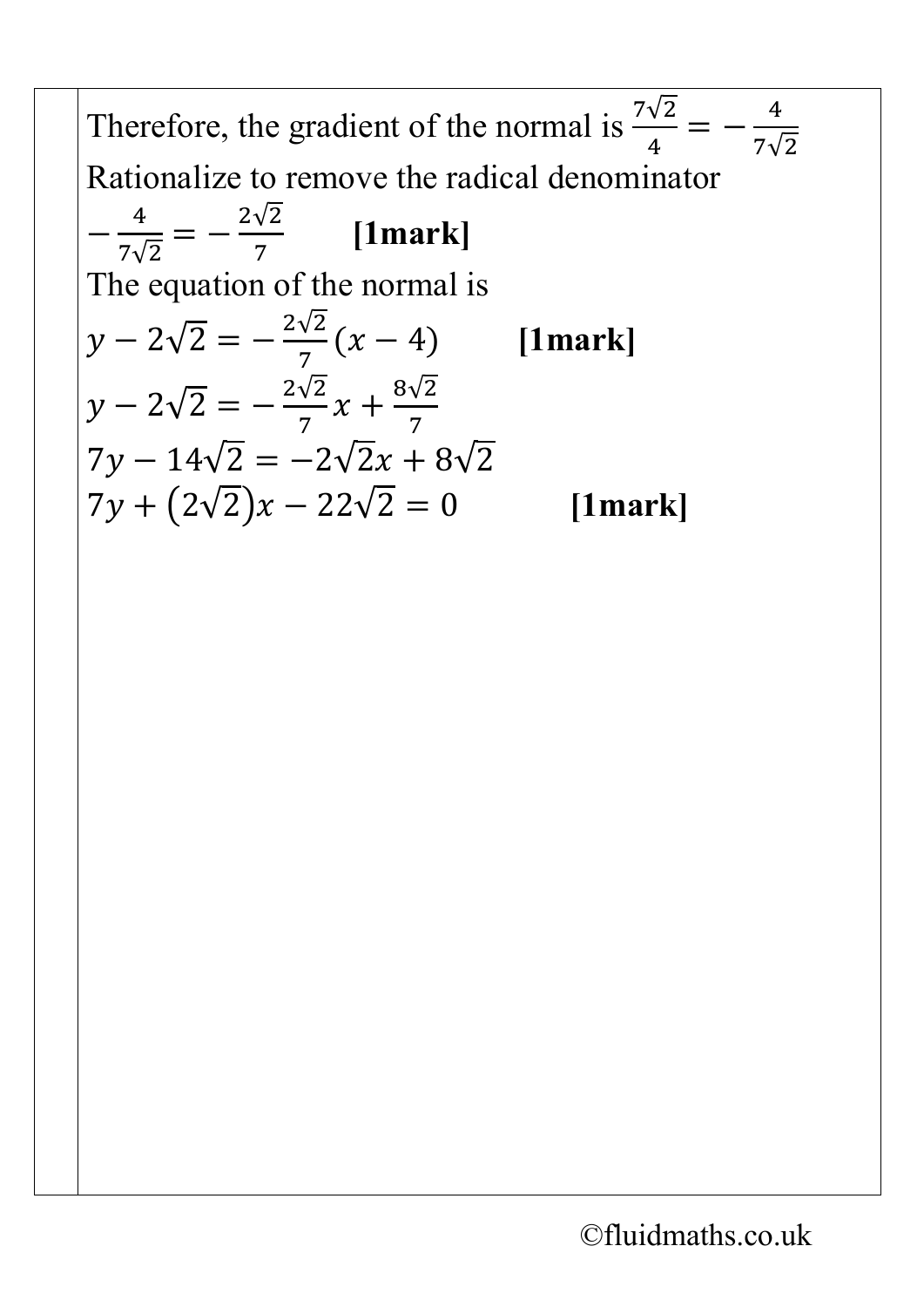5 A function is defined on a set of real numbers as  
\n
$$
f(x) = \frac{kx^2-5}{3x-2}; x \neq \frac{2}{3}
$$
\na) Given that  $f'(-1) = \frac{29}{25}$  find the value of k.  
\nb) Hence, Evaluate  $f''(-1)$   
\n**Solution**  
\na)  $f(x) = \frac{kx^2-5}{3x-2}$   
\napply the quotient rule  
\n $f'(x) = \frac{(3x-2)2kx-3(kx^2-5)}{(3x-2)^2}$  [2marks]  
\n $f'(-1) = \frac{(-5)(-2k)-3(k-5)}{25}$  [1mark]  
\n $\frac{29}{25} = \frac{(-5)(-2k)-3(k-5)}{25}$  [1mark]  
\n $29 = 10k - 3k + 15$   
\n7k = 14  
\nHence, k = 2 [1mark]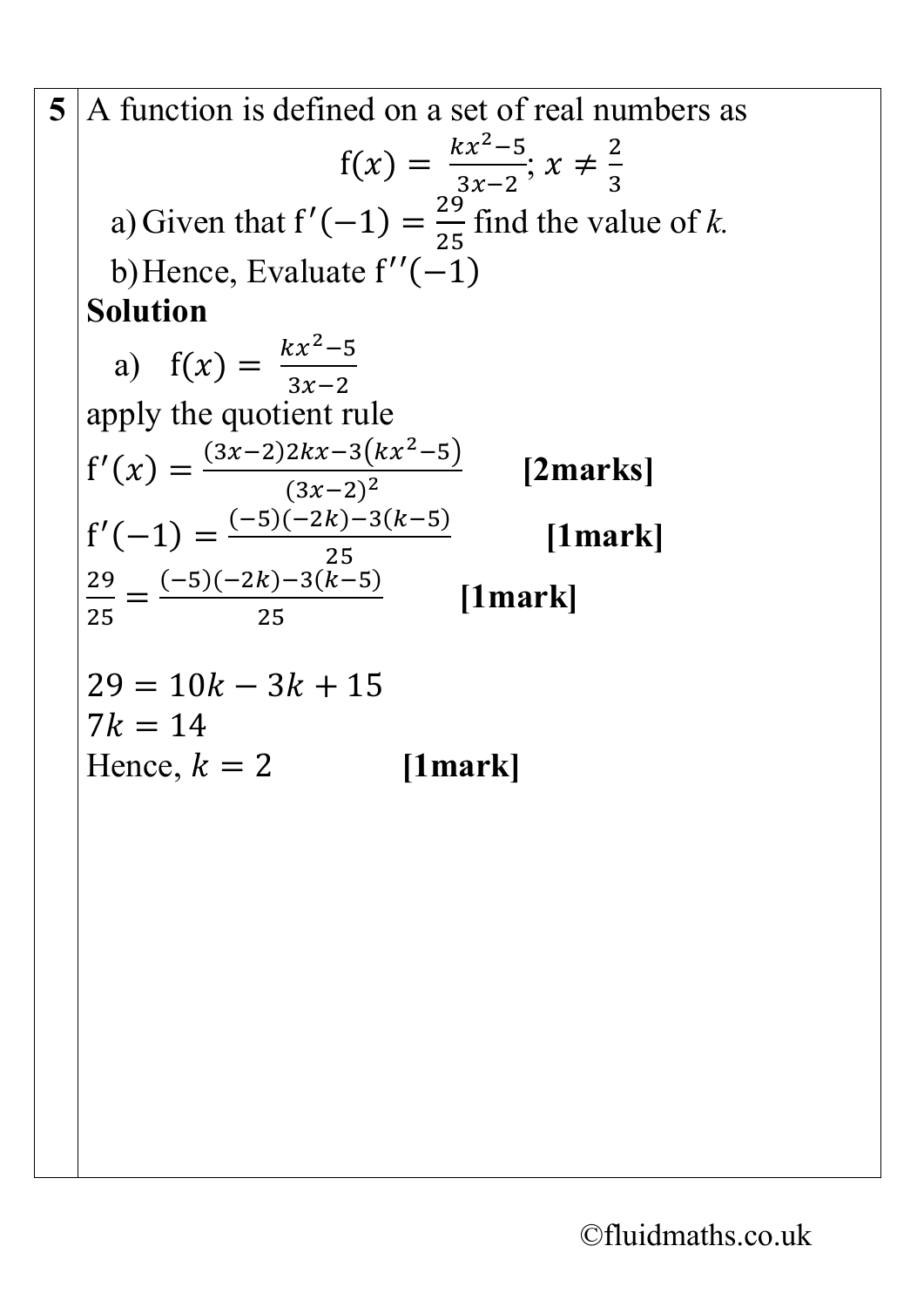b)  
\n
$$
f'(x) = \frac{3kx^2 - 4kx + 15}{(3x - 2)^2}
$$
\nSubstitute  $k = 2$  into  $f'(x)$   
\n
$$
f'(x) = \frac{3(2)x^2 - 4(2)x + 15}{(3x - 2)^2}
$$
\nHence,  $f'(x) = \frac{6x^2 - 8x + 15}{(3x - 2)^2}$  [1mark]  
\n
$$
f''(x) = \frac{(3x - 2)^2(12x - 8) - 6(3x - 2)(6x^2 - 8x + 15)}{(3x - 2)^4}
$$
 [2mark]  
\nTherefore,  $f''(-1) = \frac{25(-20) - 6(-5)(29)}{(-5)^4}$  [1mark]  
\n
$$
f''(-1) = \frac{25(-20) - 6(-5)(29)}{(-5)^4}
$$
\nHence,  $f''(-1) = -\frac{370}{625}$  [1mark]